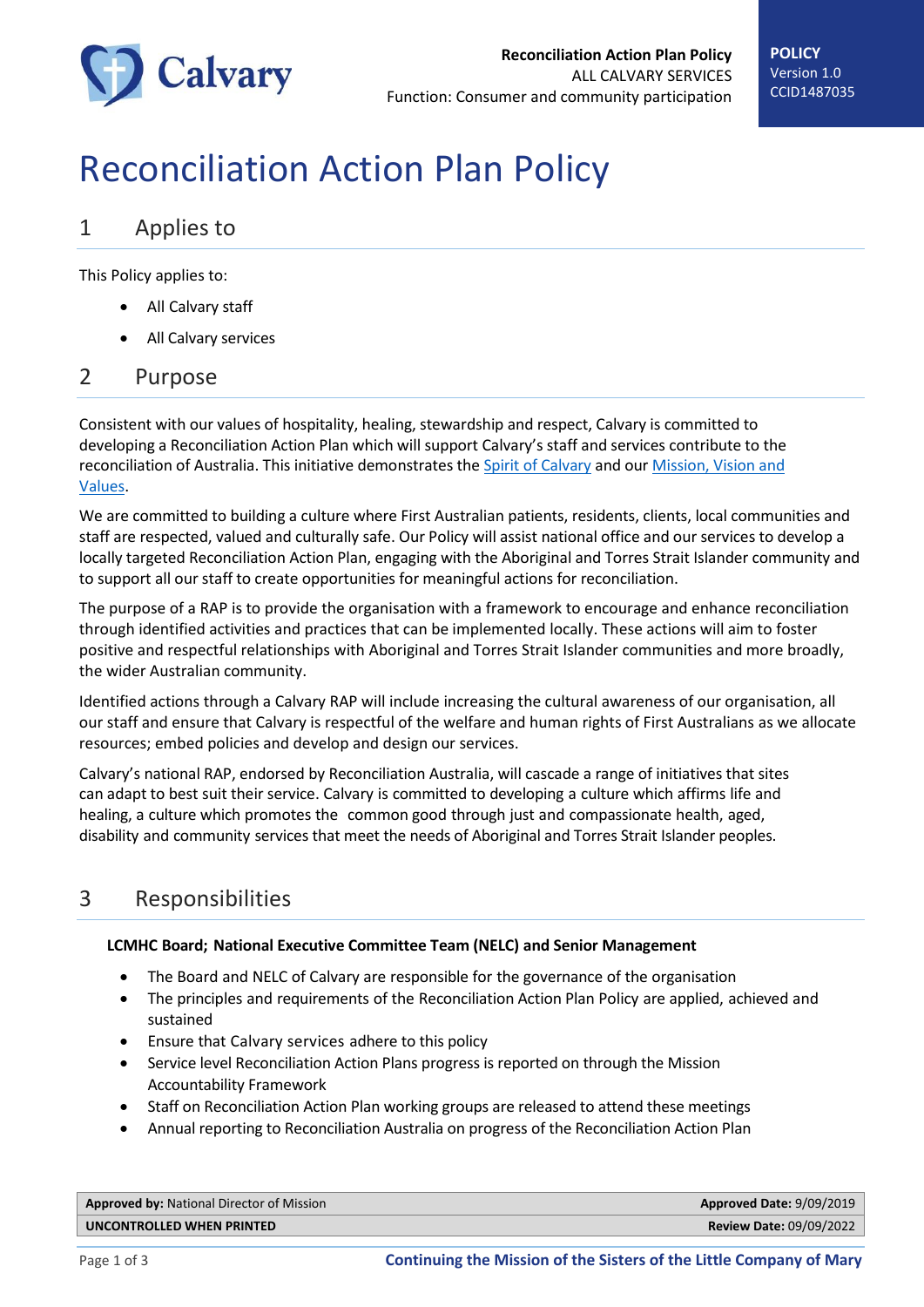

#### **Staff**

- All staff members are aware of Calvary's Reconciliation Action Plan
- Participate, where appropriate, on Reconciliation Action Plan working groups in their service
- Where appropriate, support the initiatives from the Reconciliation Action Plan, including during significant events such as Reconciliation Week and NAIDOC Week

## 4 Policy

#### **Compliance with Reconciliation Australia**

Calvary will form a working group and using the framework provided by Reconciliation Australia, develop a Reconciliation Action Plan. Community consultation will occur with peak bodies such as National Aboriginal and Torres Strait Islander Catholic Council (NATSICC) and relevant National Aboriginal and Torres Strait health and disability organisations.

The Reconciliation Action Plan will be set out in the key areas of Relationships; Respect; Opportunities; and Governance and Tracking Progress. This list will be refined in consultation with the RAP action group. Initiatives could include:

- Establish an effective governance structure to develop and deliver a national RAP
- Support local services to plan and implement reconciliation strategies and initiatives, linked to the National RAP
- Provide opportunities for Aboriginal and Torres Strait Islander staff and external stakeholders to identify and engage with the RAP
- Develop a relationship with the National Aboriginal and Torres Strait Islander Catholic Council (NATSICC) and engage with other relevant peak bodies
- Provide opportunities for all staff to improve their cultural awareness and competency
- Report on RAP progress to staff and external stakeholders
- Implement reconciliation strategies and initiatives
- Develop a national protocol for Welcome to Country and Acknowledgement of Country
- Establish a welcoming environment at all sites and services
- Enable Aboriginal and Torres Strait Islander people to identify within our services and undertake analysis of any disparities in outcomes to allow improvements to be made

## 5 Assessment & Review

A requirement of a Reconciliation Action Plan is annual reporting on initiatives to Reconciliation Australia. Calvary will encourage sites to develop a Reconciliation Action Plan with initiatives that cascade from the national plan.

## 6 Related Calvary Documents

- [Mission, Vision and Values](http://connect.calvarycare.org.au/ID=CCID798532)
- [Spirit of Calvary](http://connect.calvarycare.org.au/ID=CCID798533)

| <b>Approved by: National Director of Mission</b> | Approved Date: 9/09/2019       |
|--------------------------------------------------|--------------------------------|
| UNCONTROLLED WHEN PRINTED                        | <b>Review Date: 09/09/2022</b> |